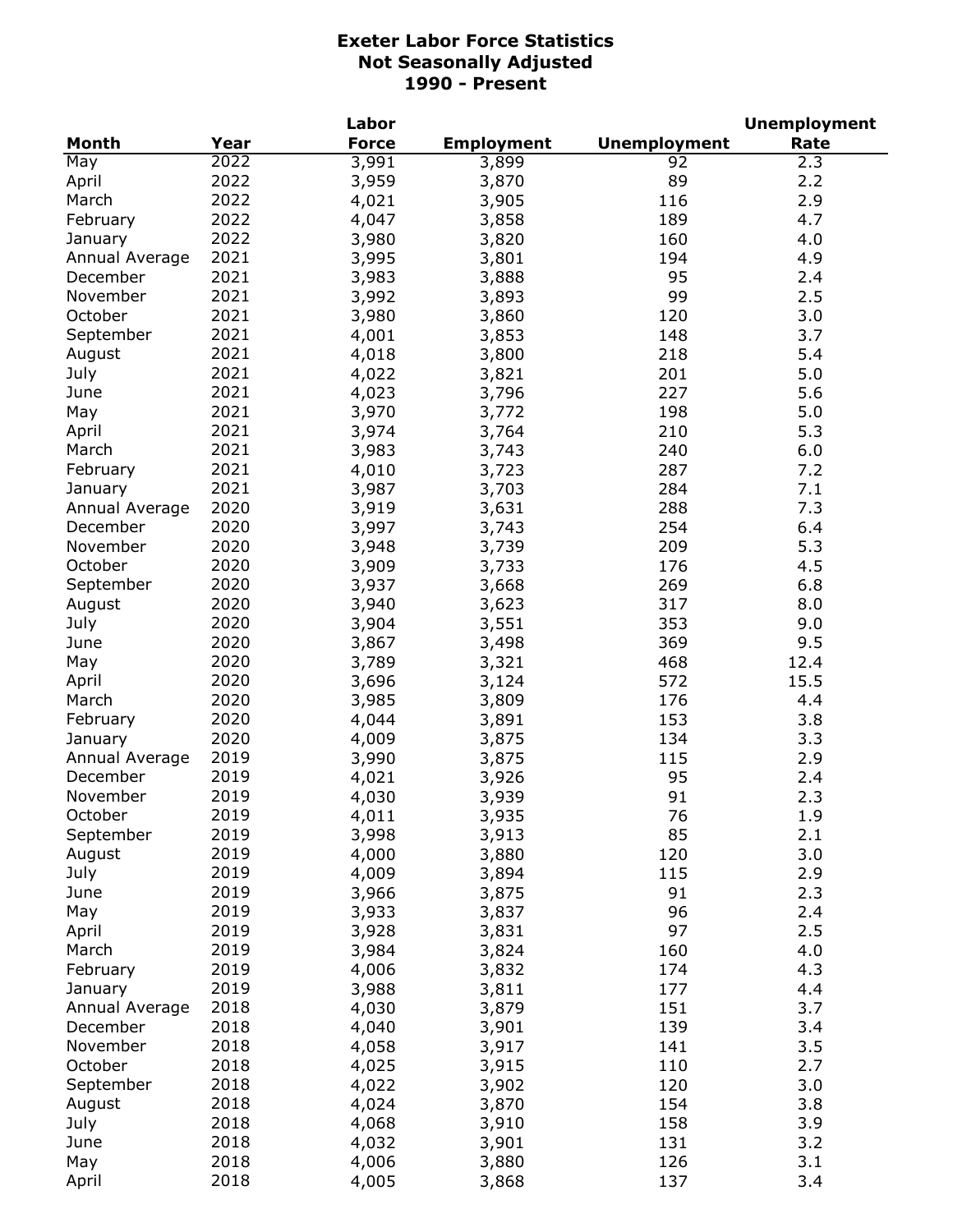|                |      | Labor        |                   |                     | <b>Unemployment</b> |
|----------------|------|--------------|-------------------|---------------------|---------------------|
| <b>Month</b>   | Year | <b>Force</b> | <b>Employment</b> | <b>Unemployment</b> | Rate                |
| March          | 2018 | 4,016        | 3,844             | 172                 | 4.3                 |
| February       | 2018 | 4,048        | 3,838             | 210                 | 5.2                 |
| January        | 2018 | 4,015        | 3,802             | 213                 | 5.3                 |
| Annual Average | 2017 | 3,964        | 3,812             | 152                 | 3.8                 |
| December       | 2017 | 3,981        | 3,836             | 145                 | 3.6                 |
| November       | 2017 | 3,985        | 3,842             | 143                 | 3.6                 |
| October        | 2017 | 3,961        | 3,838             | 123                 | 3.1                 |
| September      | 2017 | 3,972        | 3,846             | 126                 | 3.2                 |
| August         | 2017 | 3,961        | 3,807             | 154                 | 3.9                 |
| July           | 2017 | 3,990        | 3,828             | 162                 | 4.1                 |
| June           | 2017 | 3,961        | 3,827             | 134                 | 3.4                 |
| May            | 2017 | 3,911        |                   | 111                 | 2.8                 |
|                | 2017 |              | 3,800             | 125                 | 3.2                 |
| April          |      | 3,928        | 3,803             |                     |                     |
| March          | 2017 | 3,982        | 3,789             | 193                 | 4.8                 |
| February       | 2017 | 3,976        | 3,775             | 201                 | 5.1                 |
| January        | 2017 | 3,958        | 3,754             | 204                 | 5.2                 |
| Annual Average | 2016 | 3,878        | 3,711             | 167                 | 4.3                 |
| December       | 2016 | 3,895        | 3,750             | 145                 | 3.7                 |
| November       | 2016 | 3,887        | 3,757             | 130                 | 3.3                 |
| October        | 2016 | 3,863        | 3,746             | 117                 | 3.0                 |
| September      | 2016 | 3,854        | 3,721             | 133                 | 3.5                 |
| August         | 2016 | 3,901        | 3,714             | 187                 | 4.8                 |
| July           | 2016 | 3,927        | 3,733             | 194                 | 4.9                 |
| June           | 2016 | 3,898        | 3,733             | 165                 | 4.2                 |
| May            | 2016 | 3,836        | 3,689             | 147                 | 3.8                 |
| April          | 2016 | 3,844        | 3,695             | 149                 | 3.9                 |
| March          | 2016 | 3,889        | 3,680             | 209                 | 5.4                 |
| February       | 2016 | 3,885        | 3,667             | 218                 | 5.6                 |
| January        | 2016 | 3,855        | 3,643             | 212                 | 5.5                 |
| Annual Average | 2015 | 3,924        | 3,712             | 212                 | 5.4                 |
| December       | 2015 | 3,917        | 3,735             | 182                 | 4.6                 |
| November       | 2015 | 3,911        | 3,731             | 180                 | 4.6                 |
| October        | 2015 | 3,883        | 3,729             | 154                 | 4.0                 |
| September      | 2015 | 3,858        | 3,710             | 148                 | 3.8                 |
| August         | 2015 | 3,907        | 3,713             | 194                 | $5.0$               |
| July           | 2015 | 3,938        | 3,731             | 207                 | 5.3                 |
| June           | 2015 | 3,930        | 3,738             | 192                 | 4.9                 |
| May            | 2015 | 3,912        | 3,712             | 200                 | 5.1                 |
| April          | 2015 | 3,906        | 3,710             | 196                 | 5.0                 |
| March          | 2015 | 3,962        |                   | 280                 | 7.1                 |
|                | 2015 |              | 3,682             |                     |                     |
| February       | 2015 | 3,980        | 3,683             | 297                 | 7.5                 |
| January        |      | 3,978        | 3,666             | 312                 | 7.8                 |
| Annual Average | 2014 | 3,940        | 3,670             | 270                 | 6.9                 |
| December       | 2014 | 3,957        | 3,734             | 223                 | 5.6                 |
| November       | 2014 | 3,964        | 3,729             | 235                 | 5.9                 |
| October        | 2014 | 3,943        | 3,730             | 213                 | 5.4                 |
| September      | 2014 | 3,874        | 3,692             | 182                 | 4.7                 |
| August         | 2014 | 3,950        | 3,687             | 263                 | 6.7                 |
| July           | 2014 | 3,978        | 3,695             | 283                 | 7.1                 |
| June           | 2014 | 3,951        | 3,700             | 251                 | 6.4                 |
| May            | 2014 | 3,893        | 3,646             | 247                 | 6.3                 |
| April          | 2014 | 3,902        | 3,636             | 266                 | 6.8                 |
| March          | 2014 | 3,947        | 3,609             | 338                 | 8.6                 |
| February       | 2014 | 3,965        | 3,602             | 363                 | 9.2                 |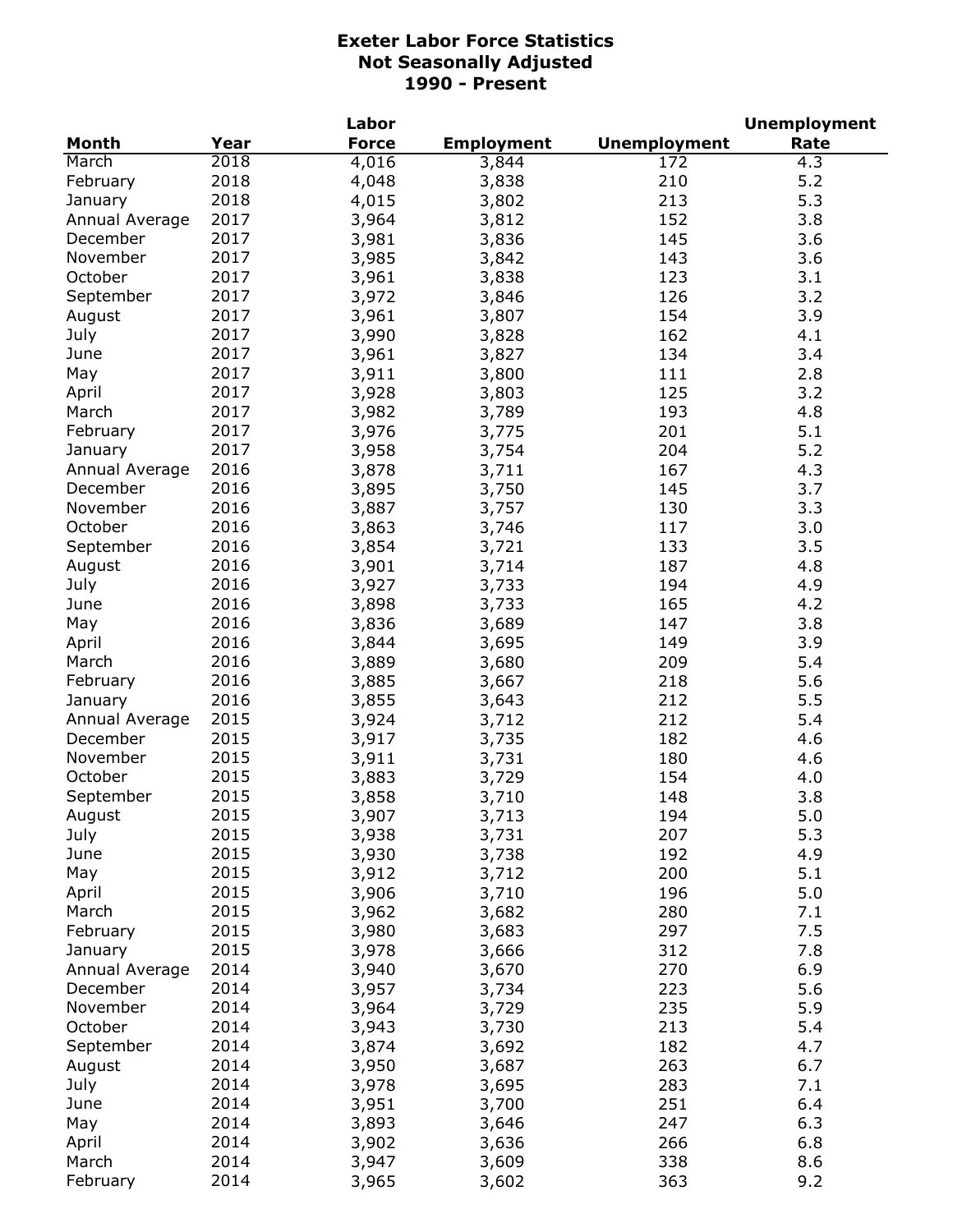|                |      | Labor        |                   |                     | <b>Unemployment</b> |
|----------------|------|--------------|-------------------|---------------------|---------------------|
| <b>Month</b>   | Year | <b>Force</b> | <b>Employment</b> | <b>Unemployment</b> | Rate                |
| January        | 2014 | 3,949        | 3,574             | 375                 | 9.5                 |
| Annual Average | 2013 | 3,931        | 3,589             | 342                 | 8.7                 |
| December       | 2013 | 3,919        | 3,607             | 312                 | 8.0                 |
| November       | 2013 | 3,938        | 3,620             | 318                 | 8.1                 |
| October        | 2013 | 3,895        | 3,601             | 294                 | 7.5                 |
| September      | 2013 | 3,904        | 3,599             | 305                 | 7.8                 |
| August         | 2013 | 3,962        | 3,588             | 374                 | 9.4                 |
| July           | 2013 | 3,991        | 3,610             | 381                 | 9.5                 |
| June           | 2013 | 3,963        | 3,618             | 345                 | 8.7                 |
| May            | 2013 | 3,907        | 3,575             | 332                 | 8.5                 |
| April          | 2013 | 3,895        | 3,574             | 321                 | 8.2                 |
| March          | 2013 | 3,886        | 3,554             | 332                 | 8.5                 |
| February       | 2013 | 3,941        | 3,569             | 372                 | 9.4                 |
| January        | 2013 | 3,972        | 3,554             | 418                 | 10.5                |
| Annual Average | 2012 | 3,935        | 3,559             | 376                 | 9.6                 |
| December       | 2012 | 3,938        | 3,625             | 313                 | 7.9                 |
| November       | 2012 | 3,971        | 3,621             | 350                 | 8.8                 |
| October        | 2012 | 3,995        | 3,635             | 360                 | 9.0                 |
| September      | 2012 | 3,926        | 3,604             | 322                 | 8.2                 |
| August         | 2012 | 3,950        | 3,575             | 375                 | 9.5                 |
| July           | 2012 | 3,958        | 3,573             | 385                 | 9.7                 |
| June           | 2012 | 3,907        | 3,574             | 333                 | 8.5                 |
| May            | 2012 | 3,889        | 3,538             | 351                 | 9.0                 |
| April          | 2012 | 3,899        | 3,514             | 385                 | 9.9                 |
| March          | 2012 | 3,936        | 3,492             | 444                 | 11.3                |
| February       | 2012 | 3,933        | 3,486             | 447                 | 11.4                |
| January        | 2012 | 3,914        | 3,471             | 443                 | 11.3                |
| Annual Average | 2011 | 3,893        | 3,507             | 386                 | 9.9                 |
| December       | 2011 | 3,851        | 3,519             | 332                 | 8.6                 |
| November       | 2011 | 3,880        | 3,532             | 348                 | 9.0                 |
| October        | 2011 | 3,895        | 3,526             | 369                 | 9.5                 |
| September      | 2011 | 3,795        | 3,506             | 289                 | 7.6                 |
| August         | 2011 | 3,841        | 3,510             | 331                 | 8.6                 |
| July           | 2011 | 3,869        | 3,514             | 355                 | 9.2                 |
| June           | 2011 | 3,848        | 3,532             | 316                 | 8.2                 |
| May            | 2011 | 3,855        | 3,500             | 355                 | 9.2                 |
| April          | 2011 | 3,895        | 3,505             | 390                 | 10.0                |
| March          | 2011 | 3,957        | 3,485             | 472                 | 11.9                |
| February       | 2011 | 4,006        | 3,478             | 528                 | 13.2                |
| January        | 2011 | 4,022        | 3,481             | 541                 | 13.5                |
| Annual Average | 2010 | 3,951        | 3,519             | 432                 | 10.9                |
| December       | 2010 | 3,958        | 3,532             | 426                 | 10.8                |
| November       | 2010 | 3,982        | 3,536             | 446                 | 11.2                |
| October        | 2010 | 3,946        | 3,539             | 407                 | 10.3                |
| September      | 2010 | 3,964        | 3,542             | 422                 | 10.6                |
| August         | 2010 | 3,995        | 3,551             | 444                 | 11.1                |
| July           | 2010 | 3,990        | 3,556             | 434                 | 10.9                |
| June           | 2010 | 3,962        | 3,551             | 411                 | 10.4                |
| May            | 2010 | 3,926        | 3,512             | 414                 | 10.5                |
| April          | 2010 | 3,925        | 3,513             | 412                 | 10.5                |
| March          | 2010 | 3,920        | 3,476             | 444                 | 11.3                |
| February       | 2010 | 3,931        | 3,465             | 466                 | 11.9                |
| January        | 2010 | 3,916        | 3,456             | 460                 | 11.7                |
| Annual Average | 2009 | 3,838        | 3,463             | 375                 | 9.8                 |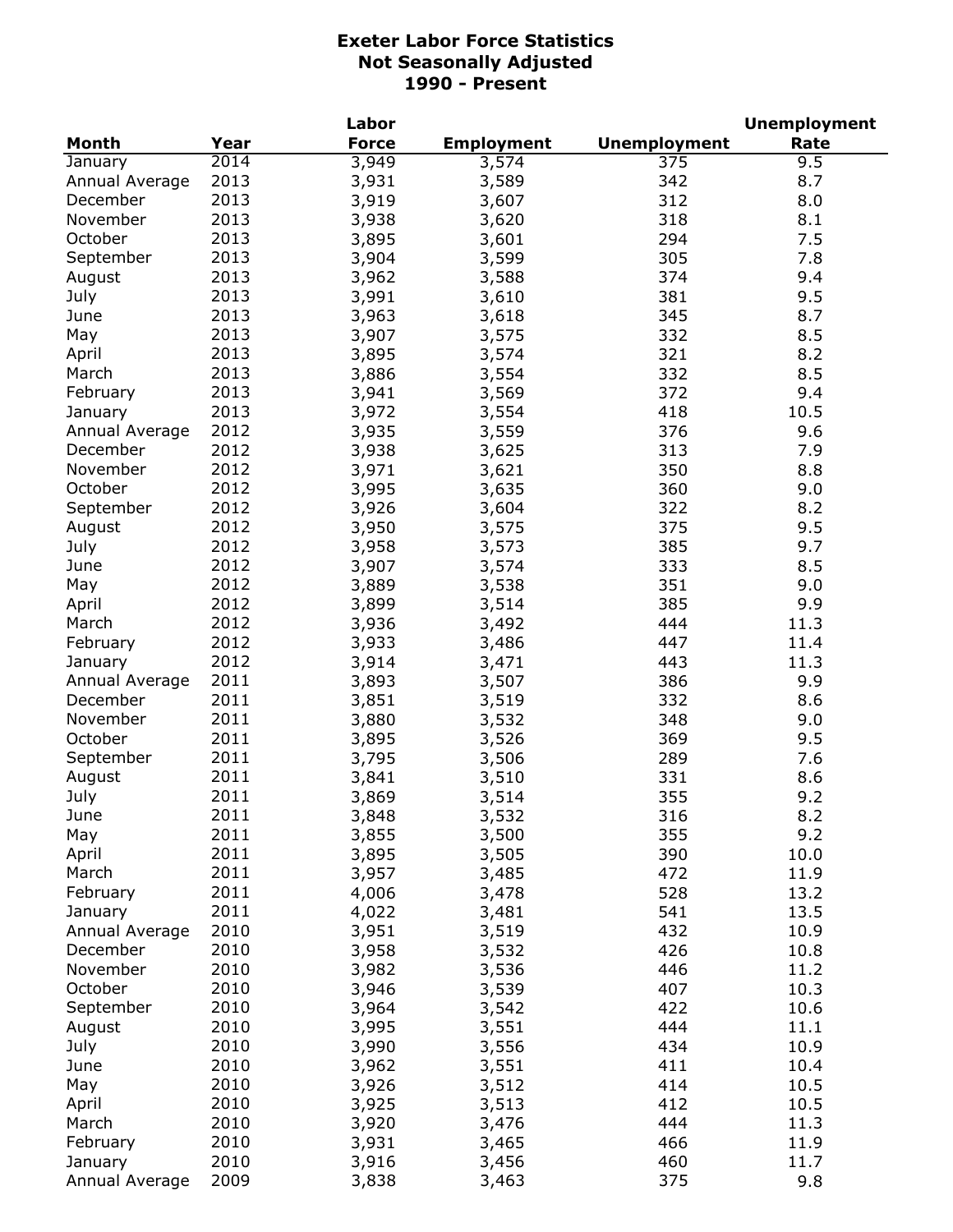|                |      | Labor        |                   |                     | <b>Unemployment</b> |
|----------------|------|--------------|-------------------|---------------------|---------------------|
| <b>Month</b>   | Year | <b>Force</b> | <b>Employment</b> | <b>Unemployment</b> | Rate                |
| December       | 2009 | 3,847        | 3,452             | 395                 | 10.3                |
| November       | 2009 | 3,864        | 3,481             | 383                 | 9.9                 |
| October        | 2009 | 3,844        | 3,461             | 383                 | 10.0                |
| September      | 2009 | 3,822        | 3,455             | 367                 | 9.6                 |
| August         | 2009 | 3,853        | 3,480             | 373                 | 9.7                 |
| July           | 2009 | 3,885        | 3,500             | 385                 | 9.9                 |
| June           | 2009 | 3,808        | 3,492             | 316                 | 8.3                 |
| May            | 2009 | 3,770        | 3,445             | 325                 | 8.6                 |
| April          | 2009 | 3,829        | 3,455             | 374                 | 9.8                 |
| March          | 2009 | 3,825        | 3,439             | 386                 | 10.1                |
| February       | 2009 | 3,844        | 3,446             | 398                 | 10.4                |
| January        | 2009 | 3,859        | 3,448             | 411                 | 10.7                |
| Annual Average | 2008 | 3,793        | 3,543             | 250                 | 6.6                 |
| December       | 2008 | 3,817        | 3,486             | 331                 | 8.7                 |
| November       | 2008 | 3,816        | 3,524             | 292                 | 7.7                 |
| October        | 2008 | 3,784        | 3,525             | 259                 | 6.8                 |
| September      | 2008 | 3,772        | 3,528             | 244                 | 6.5                 |
| August         | 2008 | 3,806        | 3,535             | 271                 | 7.1                 |
| July           | 2008 | 3,830        | 3,568             | 262                 | 6.8                 |
| June           | 2008 | 3,790        | 3,578             | 212                 | 5.6                 |
| May            | 2008 | 3,745        | 3,541             | 204                 | 5.4                 |
| April          | 2008 | 3,751        | 3,566             | 185                 | 4.9                 |
| March          | 2008 | 3,803        | 3,551             | 252                 | 6.6                 |
| February       | 2008 | 3,794        | 3,549             | 245                 | 6.5                 |
| January        | 2008 | 3,807        | 3,568             | 239                 | 6.3                 |
| Annual Average | 2007 | 3,803        | 3,629             | 174                 | 4.6                 |
| December       | 2007 | 3,803        | 3,618             | 185                 | 4.9                 |
| November       | 2007 | 3,804        | 3,649             | 155                 | 4.1                 |
| October        | 2007 | 3,791        | 3,639             | 152                 | 4.0                 |
| September      | 2007 | 3,773        | 3,637             | 136                 | 3.6                 |
| August         | 2007 | 3,801        | 3,624             | 177                 | 4.7                 |
| July           | 2007 | 3,835        | 3,650             | 185                 | 4.8                 |
| June           | 2007 | 3,817        | 3,662             | 155                 | 4.1                 |
| May            | 2007 | 3,779        | 3,622             | 157                 | 4.2                 |
| April          | 2007 | 3,770        | 3,614             | 156                 | 4.1                 |
| March          | 2007 | 3,810        | 3,616             | 194                 | 5.1                 |
| February       | 2007 | 3,827        | 3,609             | 218                 | 5.7                 |
| January        | 2007 | 3,826        | 3,608             | 218                 | 5.7                 |
| Annual Average | 2006 | 3,774        | 3,600             | 174                 | 4.6                 |
| December       | 2006 | 3,808        | 3,650             | 158                 | 4.1                 |
| November       | 2006 | 3,820        | 3,654             | 166                 | 4.3                 |
| October        | 2006 | 3,784        | 3,644             | 140                 | 3.7                 |
| September      | 2006 | 3,768        | 3,622             | 146                 | 3.9                 |
| August         | 2006 | 3,791        | 3,616             | 175                 | 4.6                 |
| July           | 2006 | 3,806        | 3,623             | 183                 | 4.8                 |
| June           | 2006 | 3,782        | 3,623             | 159                 | 4.2                 |
| May            | 2006 | 3,725        | 3,578             | 147                 | 3.9                 |
| April          | 2006 | 3,721        | 3,570             | 151                 | 4.1                 |
| March          | 2006 | 3,746        | 3,547             | 199                 | 5.3                 |
| February       | 2006 | 3,781        | 3,538             | 243                 | 6.4                 |
| January        | 2006 | 3,760        | 3,537             | 223                 | 5.9                 |
| Annual Average | 2005 | 3,746        | 3,578             | 168                 | 4.5                 |
| December       | 2005 | 3,808        | 3,629             | 179                 | 4.7                 |
| November       | 2005 | 3,792        | 3,640             | 152                 | 4.0                 |
|                |      |              |                   |                     |                     |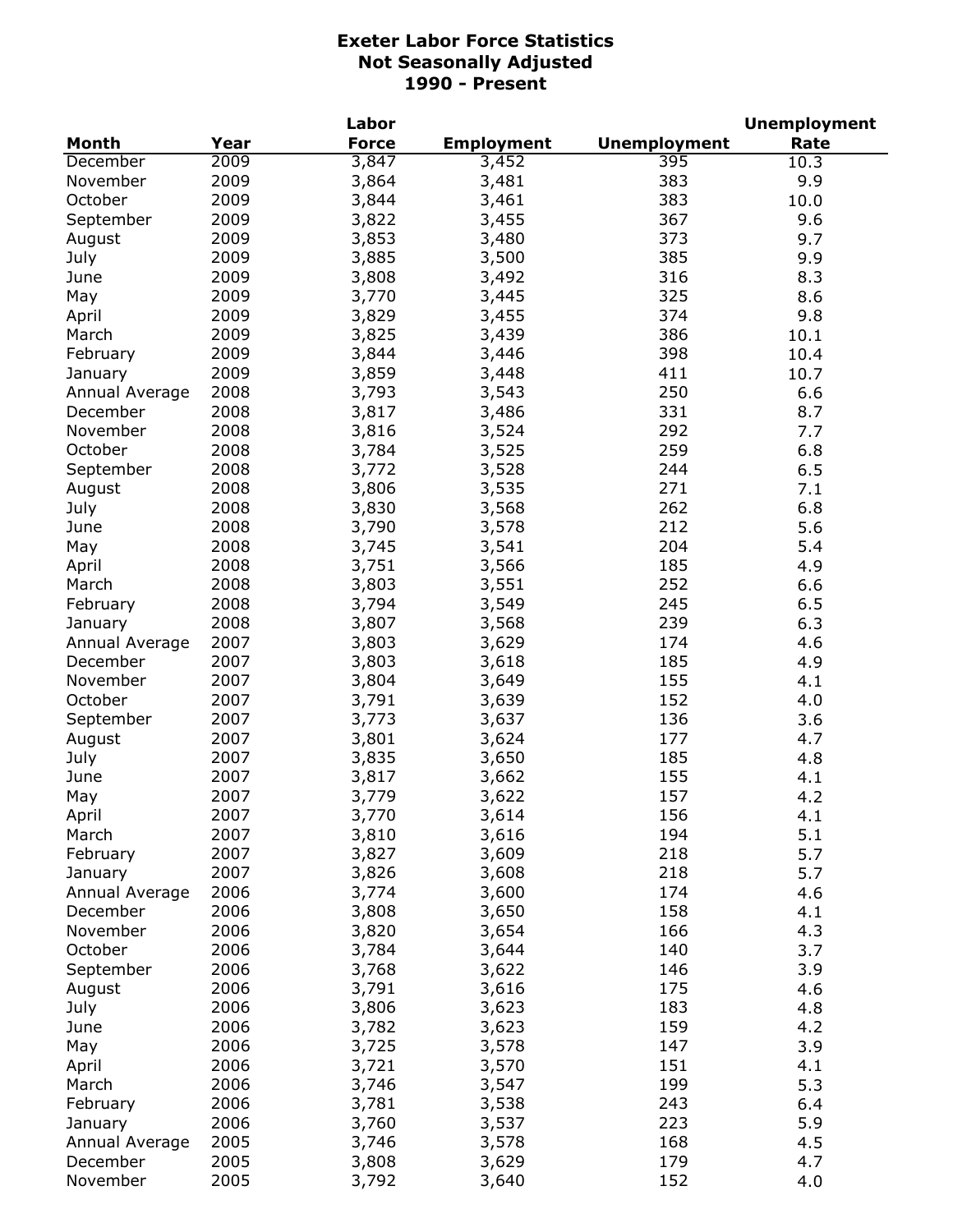|                |      | Labor        |                   |                     | <b>Unemployment</b> |
|----------------|------|--------------|-------------------|---------------------|---------------------|
| Month          | Year | <b>Force</b> | <b>Employment</b> | <b>Unemployment</b> | Rate                |
| October        | 2005 | 3,771        | 3,626             | 145                 | 3.8                 |
| September      | 2005 | 3,765        | 3,608             | 157                 | 4.2                 |
| August         | 2005 | 3,782        | 3,616             | 166                 | 4.4                 |
| July           | 2005 | 3,780        | 3,612             | 168                 | 4.4                 |
| June           | 2005 | 3,751        | 3,596             | 155                 | 4.1                 |
| May            | 2005 | 3,714        | 3,557             | 157                 | 4.2                 |
| April          | 2005 | 3,693        | 3,543             | 150                 | 4.1                 |
| March          | 2005 | 3,702        | 3,514             | 188                 | 5.1                 |
| February       | 2005 | 3,706        | 3,502             | 204                 | 5.5                 |
| January        | 2005 | 3,692        | 3,494             | 198                 | 5.4                 |
| Annual Average | 2004 | 3,677        | 3,508             | 169                 | 4.6                 |
| December       | 2004 | 3,691        | 3,538             | 153                 | 4.1                 |
| November       | 2004 | 3,688        | 3,551             | 137                 | 3.7                 |
| October        | 2004 | 3,666        | 3,536             | 130                 | 3.5                 |
| September      | 2004 | 3,658        | 3,518             | 140                 | 3.8                 |
| August         | 2004 | 3,679        | 3,522             | 157                 | 4.3                 |
| July           | 2004 | 3,697        | 3,535             | 162                 | 4.4                 |
| June           | 2004 | 3,675        | 3,521             | 154                 | 4.2                 |
| May            | 2004 | 3,623        | 3,481             | 142                 | 3.9                 |
| April          | 2004 | 3,660        | 3,478             | 182                 | 5.0                 |
| March          | 2004 | 3,683        | 3,463             | 220                 | 6.0                 |
| February       | 2004 | 3,705        | 3,469             | 236                 | 6.4                 |
| January        | 2004 | 3,697        | 3,478             | 219                 | 5.9                 |
| Annual Average | 2003 | 3,700        | 3,531             | 169                 | 4.6                 |
| December       | 2003 | 3,694        | 3,547             | 147                 | 4.0                 |
| November       | 2003 | 3,709        | 3,558             | 151                 | 4.1                 |
| October        | 2003 | 3,681        | 3,544             | 137                 | 3.7                 |
| September      | 2003 | 3,656        | 3,533             | 123                 | 3.4                 |
| August         | 2003 | 3,680        | 3,535             | 145                 | 3.9                 |
| July           | 2003 | 3,706        | 3,549             | 157                 | 4.2                 |
| June           | 2003 | 3,719        | 3,559             | 160                 | 4.3                 |
| May            | 2003 | 3,666        | 3,516             | 150                 | 4.1                 |
| April          | 2003 | 3,697        | 3,524             | 173                 | 4.7                 |
| March          | 2003 | 3,727        | 3,506             | 221                 | 5.9                 |
| February       | 2003 | 3,742        | 3,507             | 235                 | 6.3                 |
| January        | 2003 | 3,717        | 3,489             | 228                 | 6.1                 |
| Annual Average | 2002 | 3,646        | 3,493             | 153                 | 4.2                 |
| December       | 2002 | 3,706        | 3,543             | 163                 | 4.4                 |
| November       | 2002 | 3,703        | 3,551             | 152                 | 4.1                 |
| October        | 2002 | 3,680        | 3,535             | 145                 | 3.9                 |
| September      | 2002 | 3,662        | 3,527             | 135                 | 3.7                 |
| August         | 2002 | 3,668        | 3,515             | 153                 | 4.2                 |
| July           | 2002 | 3,674        | 3,517             | 157                 | 4.3                 |
| June           | 2002 | 3,647        | 3,506             | 141                 | 3.9                 |
| May            | 2002 | 3,599        | 3,465             | 134                 | 3.7                 |
|                | 2002 | 3,585        | 3,452             | 133                 | 3.7                 |
| April          |      | 3,607        | 3,447             | 160                 | 4.4                 |
| March          | 2002 | 3,627        | 3,449             | 178                 | 4.9                 |
| February       | 2002 | 3,589        | 3,409             | 180                 | 5.0                 |
| January        | 2002 | 3,570        | 3,443             | 127                 | 3.6                 |
| Annual Average | 2001 | 3,591        | 3,464             | 127                 | 3.5                 |
| December       | 2001 | 3,576        | 3,464             | 112                 | 3.1                 |
| November       | 2001 | 3,559        | 3,458             | 101                 | 2.8                 |
| October        | 2001 | 3,558        | 3,457             | 101                 | 2.8                 |
| September      | 2001 |              |                   |                     |                     |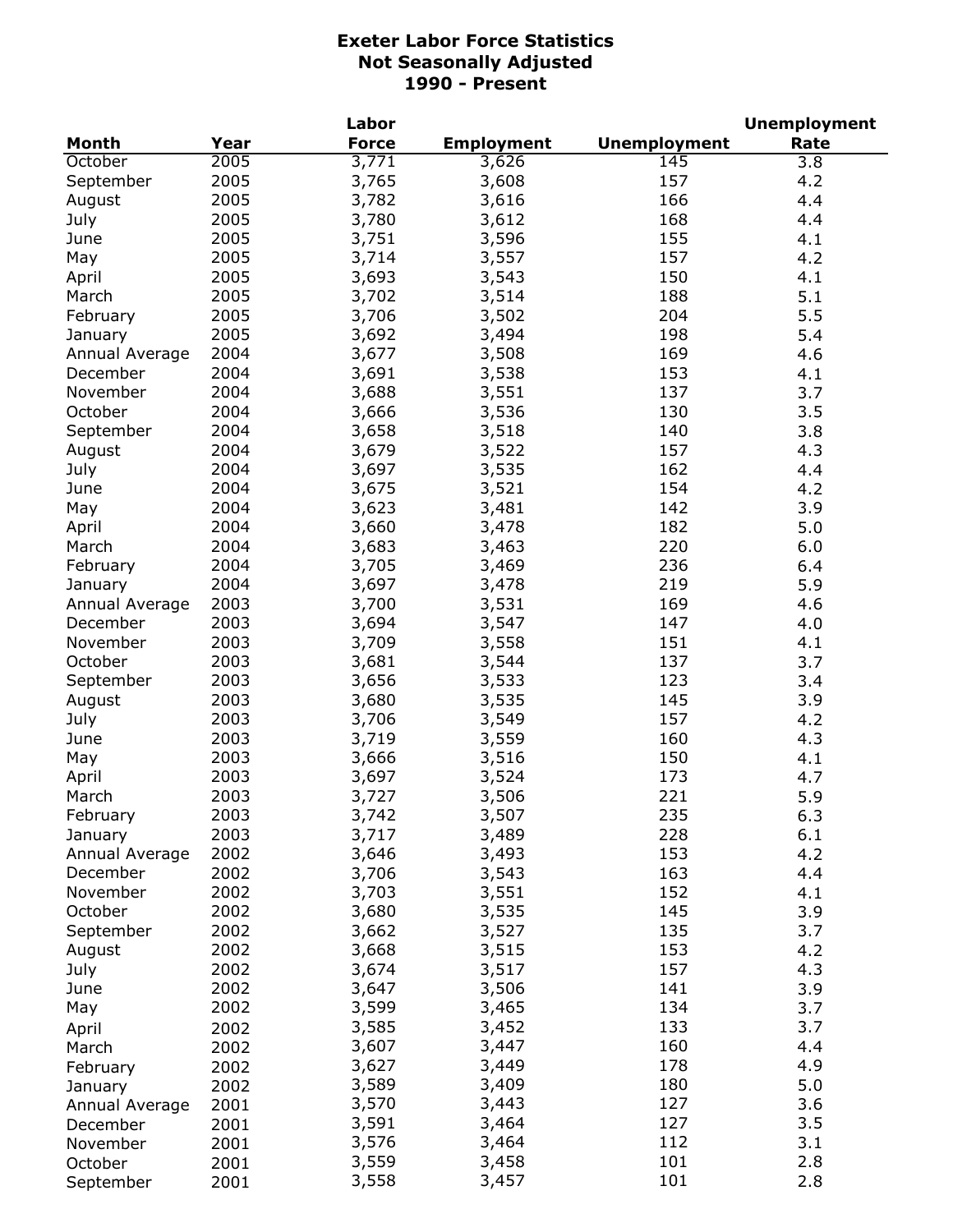|                |      | Labor        |                   |                     | <b>Unemployment</b> |
|----------------|------|--------------|-------------------|---------------------|---------------------|
| <b>Month</b>   | Year | <b>Force</b> | <b>Employment</b> | <b>Unemployment</b> | Rate                |
| August         | 2001 | 3,569        | 3,437             | 132                 | $\overline{3.7}$    |
| July           | 2001 | 3,595        | 3,460             | 135                 | 3.8                 |
| June           | 2001 | 3,576        | 3,454             | 122                 | 3.4                 |
| May            | 2001 | 3,527        | 3,419             | 108                 | 3.1                 |
| April          | 2001 | 3,534        | 3,428             | 106                 | 3.0                 |
| March          | 2001 | 3,575        | 3,425             | 150                 | 4.2                 |
|                | 2001 | 3,596        | 3,426             | 170                 | 4.7                 |
| February       | 2001 | 3,585        | 3,423             | 162                 | 4.5                 |
| January        |      | 3,569        | 3,448             | 121                 | 3.4                 |
| Annual Average | 2000 |              |                   | 112                 |                     |
| December       | 2000 | 3,590        | 3,478             |                     | 3.1                 |
| November       | 2000 | 3,578        | 3,474             | 104                 | 2.9                 |
| October        | 2000 | 3,551        | 3,459             | 92                  | 2.6                 |
| September      | 2000 | 3,543        | 3,446             | 97                  | 2.7                 |
| August         | 2000 | 3,576        | 3,451             | 125                 | 3.5                 |
| July           | 2000 | 3,579        | 3,456             | 123                 | 3.4                 |
| June           | 2000 | 3,568        | 3,470             | 98                  | 2.7                 |
| May            | 2000 | 3,536        | 3,435             | 101                 | 2.9                 |
| April          | 2000 | 3,550        | 3,452             | 98                  | 2.8                 |
| March          | 2000 | 3,573        | 3,424             | 149                 | 4.2                 |
| February       | 2000 | 3,587        | 3,412             | 175                 | 4.9                 |
| January        | 2000 | 3,586        | 3,413             | 173                 | 4.8                 |
| Annual Average | 1999 | 3,345        | 3,218             | 127                 | 3.8                 |
| December       | 1999 | 3,391        | 3,278             | 113                 | 3.3                 |
| November       | 1999 | 3,382        | 3,273             | 109                 | 3.2                 |
| October        | 1999 | 3,351        | 3,242             | 109                 | 3.3                 |
| September      | 1999 | 3,338        | 3,220             | 118                 | 3.5                 |
| August         | 1999 | 3,366        | 3,227             | 139                 | 4.1                 |
|                | 1999 | 3,349        | 3,225             | 124                 | 3.7                 |
| July           | 1999 | 3,322        | 3,221             | 101                 | 3.0                 |
| June           |      | 3,287        | 3,200             | 87                  | 2.6                 |
| May            | 1999 |              |                   | 108                 |                     |
| April          | 1999 | 3,305        | 3,197             |                     | 3.3                 |
| March          | 1999 | 3,338        | 3,191             | 147                 | 4.4                 |
| February       | 1999 | 3,356        | 3,172             | 184                 | 5.5                 |
| January        | 1999 | 3,352        | 3,168             | 184                 | 5.5                 |
| Annual Average | 1998 | 3,258        | 3,127             | 131                 | 4.0                 |
| December       | 1998 | 3,301        | 3,199             | 102                 | 3.1                 |
| November       | 1998 | 3,317        | 3,195             | 122                 | 3.7                 |
| October        | 1998 | 3,274        | 3,158             | 116                 | 3.5                 |
| September      | 1998 | 3,266        | 3,140             | 126                 | 3.9                 |
| August         | 1998 | 3,284        | 3,137             | 147                 | 4.5                 |
| July           | 1998 | 3,246        | 3,136             | 110                 | 3.4                 |
| June           | 1998 | 3,232        | 3,129             | 103                 | 3.2                 |
| May            | 1998 | 3,195        | 3,099             | 96                  | 3.0                 |
| April          | 1998 | 3,216        | 3,091             | 125                 | 3.9                 |
| March          | 1998 | 3,220        | 3,081             | 139                 | 4.3                 |
| February       | 1998 | 3,253        | 3,078             | 175                 | 5.4                 |
| January        | 1998 | 3,285        | 3,077             | 208                 | 6.3                 |
| Annual Average | 1997 | 3,311        | 3,152             | 159                 | 4.8                 |
| December       | 1997 | 3,340        | 3,200             | 140                 | 4.2                 |
| November       | 1997 | 3,337        | 3,213             | 124                 | 3.7                 |
| October        | 1997 | 3,306        | 3,192             | 114                 | 3.4                 |
|                | 1997 | 3,338        | 3,185             | 153                 | 4.6                 |
| September      |      | 3,359        | 3,188             | 171                 | 5.1                 |
| August         | 1997 |              |                   | 155                 | 4.6                 |
| July           | 1997 | 3,338        | 3,183             |                     |                     |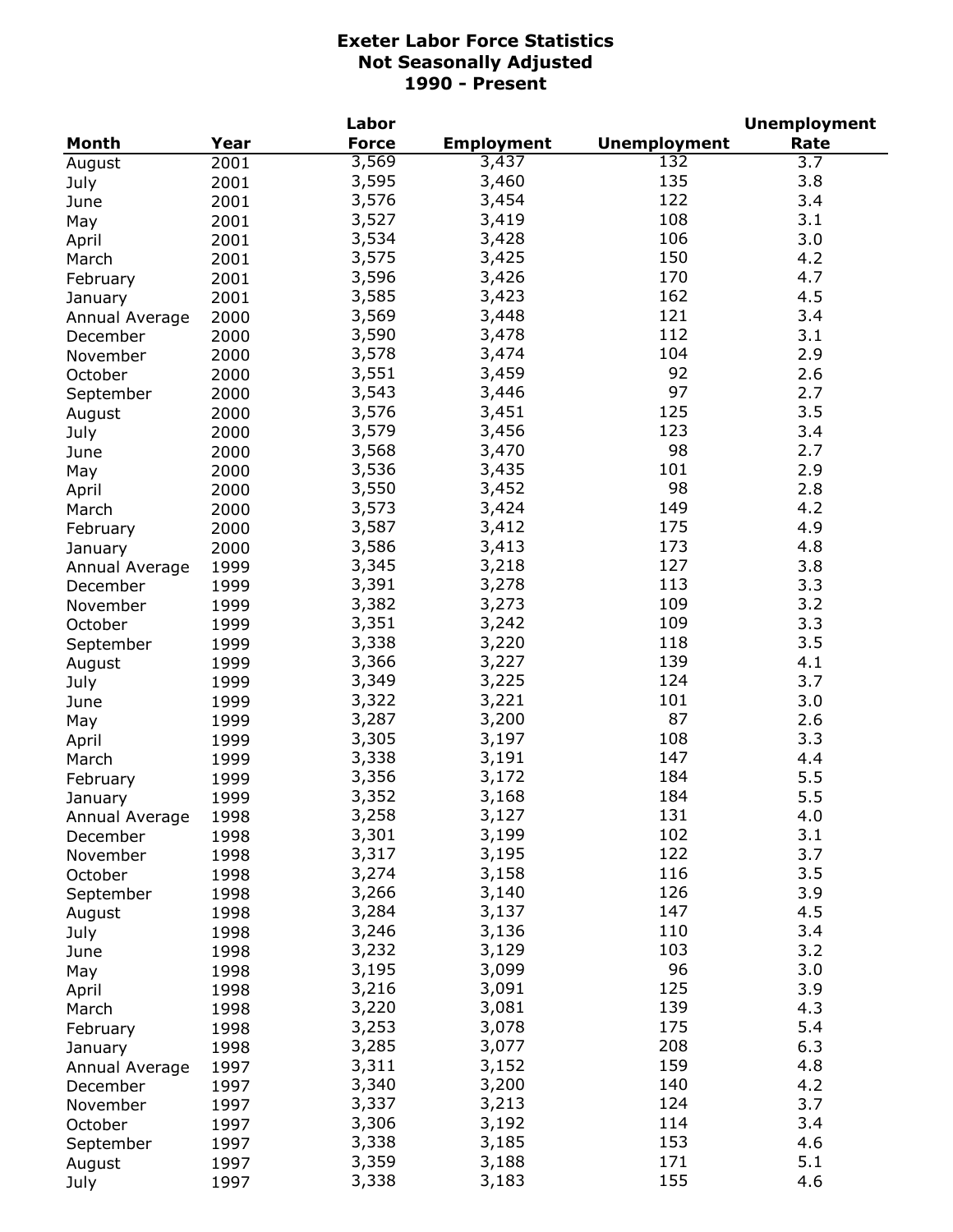|                |      | Labor        |                   |                     | <b>Unemployment</b> |
|----------------|------|--------------|-------------------|---------------------|---------------------|
| Month          | Year | <b>Force</b> | <b>Employment</b> | <b>Unemployment</b> | Rate                |
| June           | 1997 | 3,309        | 3,161             | 148                 | 4.5                 |
| May            | 1997 | 3,254        | 3,126             | 128                 | 3.9                 |
| April          | 1997 | 3,267        | 3,118             | 149                 | 4.6                 |
| March          | 1997 | 3,291        | 3,101             | 190                 | 5.8                 |
| February       | 1997 | 3,287        | 3,081             | 206                 | 6.3                 |
| January        | 1997 | 3,299        | 3,074             | 225                 | 6.8                 |
| Annual Average | 1996 | 3,192        | 3,038             | 154                 | 4.8                 |
| December       | 1996 | 3,245        | 3,095             | 150                 | 4.6                 |
| November       | 1996 | 3,225        | 3,102             | 123                 | 3.8                 |
| October        | 1996 | 3,205        | 3,087             | 118                 | 3.7                 |
|                | 1996 | 3,180        | 3,067             | 113                 | 3.6                 |
| September      | 1996 | 3,209        | 3,063             | 146                 | 4.5                 |
| August         |      | 3,199        | 3,051             | 148                 |                     |
| July           | 1996 |              |                   |                     | 4.6<br>3.7          |
| June           | 1996 | 3,169        | 3,053             | 116                 |                     |
| May            | 1996 | 3,132        | 3,016             | 116                 | 3.7                 |
| April          | 1996 | 3,138        | 2,999             | 139                 | 4.4                 |
| March          | 1996 | 3,193        | 2,989             | 204                 | 6.4                 |
| February       | 1996 | 3,218        | 2,976             | 242                 | 7.5                 |
| January        | 1996 | 3,192        | 2,954             | 238                 | 7.5                 |
| Annual Average | 1995 | 3,130        | 2,927             | 203                 | 6.5                 |
| December       | 1995 | 3,137        | 2,977             | 160                 | 5.1                 |
| November       | 1995 | 3,137        | 2,983             | 154                 | 4.9                 |
| October        | 1995 | 3,124        | 2,961             | 163                 | 5.2                 |
| September      | 1995 | 3,124        | 2,938             | 186                 | 6.0                 |
| August         | 1995 | 3,155        | 2,945             | 210                 | 6.7                 |
| July           | 1995 | 3,131        | 2,932             | 199                 | 6.4                 |
| June           | 1995 | 3,113        | 2,926             | 187                 | 6.0                 |
| May            | 1995 | 3,061        | 2,889             | 172                 | 5.6                 |
| April          | 1995 | 3,076        | 2,895             | 181                 | 5.9                 |
| March          | 1995 | 3,153        | 2,891             | 262                 | 8.3                 |
| February       | 1995 | 3,177        | 2,898             | 279                 | 8.8                 |
| January        | 1995 | 3,175        | 2,892             | 283                 | 8.9                 |
| Annual Average | 1994 | 3,223        | 3,041             | 182                 | 5.6                 |
| December       | 1994 | 3,255        | 3,068             | 187                 | 5.7                 |
| November       | 1994 | 3,259        | 3,081             | 178                 | 5.5                 |
| October        | 1994 | 3,234        | 3,060             | 174                 | 5.4                 |
| September      | 1994 | 3,214        | 3,038             | 176                 | 5.5                 |
| August         | 1994 | 3,253        | 3,059             | 194                 | 6.0                 |
| July           | 1994 | 3,211        | 3,049             | 162                 | 5.0                 |
| June           | 1994 | 3,175        | 3,054             | 121                 | 3.8                 |
|                |      | 3,153        | 3,025             | 128                 | 4.1                 |
| May            | 1994 | 3,172        | 3,012             | 160                 | 5.0                 |
| April          | 1994 | 3,222        | 3,005             | 217                 |                     |
| March          | 1994 |              |                   |                     | 6.7                 |
| February       | 1994 | 3,256        | 3,021             | 235                 | 7.2                 |
| January        | 1994 | 3,270        | 3,014             | 256                 | 7.8                 |
| Annual Average | 1993 | 3,165        | 2,959             | 206                 | 6.5                 |
| December       | 1993 | 3,141        | 2,976             | 165                 | 5.3                 |
| November       | 1993 | 3,142        | 2,982             | 160                 | 5.1                 |
| October        | 1993 | 3,158        | 2,968             | 190                 | 6.0                 |
| September      | 1993 | 3,110        | 2,962             | 148                 | 4.8                 |
| August         | 1993 | 3,179        | 2,993             | 186                 | 5.9                 |
| July           | 1993 | 3,181        | 2,995             | 186                 | 5.8                 |
| June           | 1993 | 3,167        | 2,990             | 177                 | 5.6                 |
| May            | 1993 | 3,145        | 2,952             | 193                 | 6.1                 |